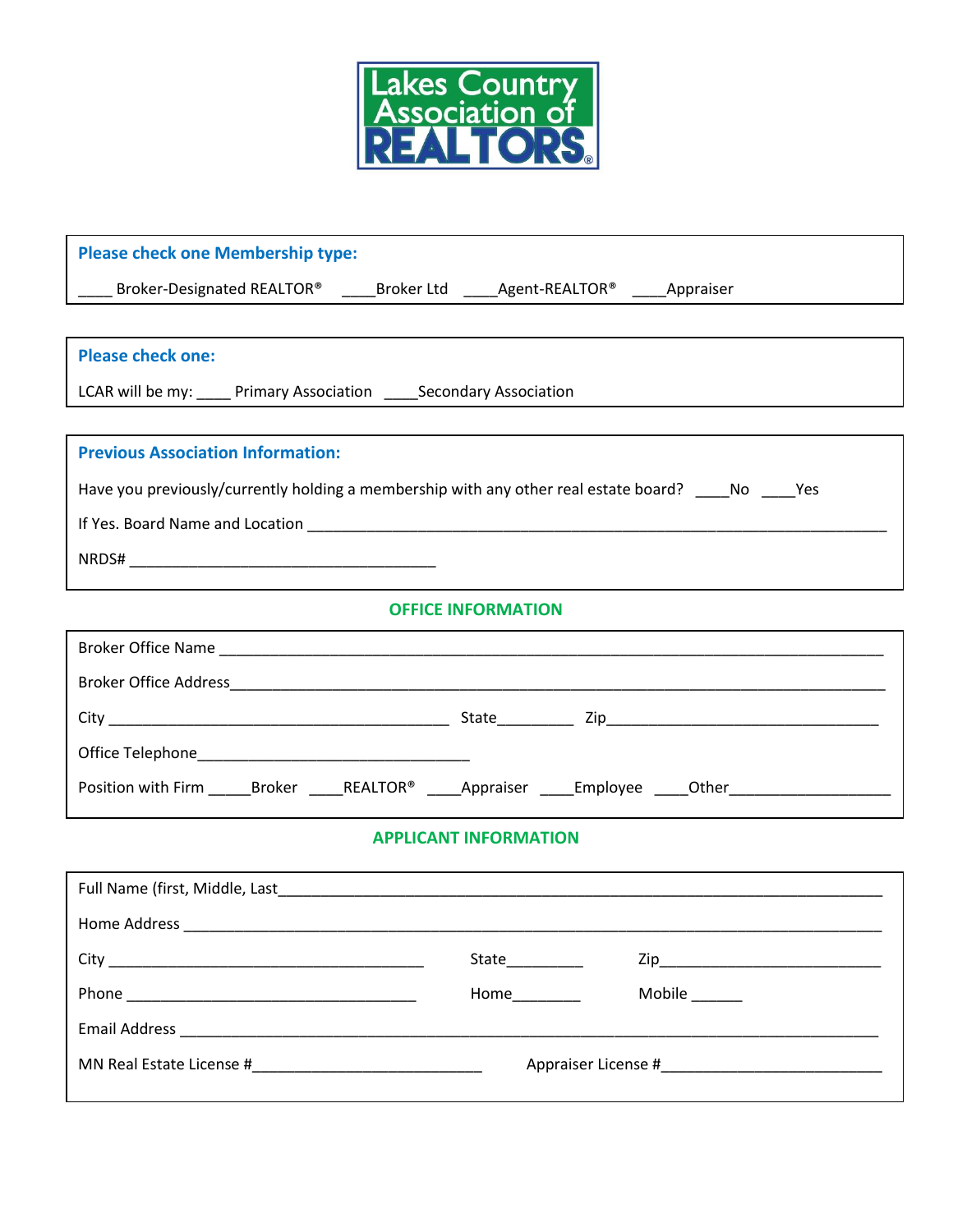## **PROFESSIONAL INFORMATION**

| Real Estate Specialty: Residential _______ Commercial _______ Land _______ Other____________________ |  |  |  |
|------------------------------------------------------------------------------------------------------|--|--|--|
| Are there any Pending or unresolved ethics complaints against you? Yes ______ No                     |  |  |  |
| Are you Party to a pending arbitration Request? Yes No                                               |  |  |  |
| Do you have unsatisfied discipline pending? Yes______ No _____                                       |  |  |  |
| Have you ever been sanctioned by the DOC? Yes ______ No                                              |  |  |  |
| Has your real estate license ever been suspended or revoked? Yes ______ No _____                     |  |  |  |
| If Yes, Please explain:                                                                              |  |  |  |
|                                                                                                      |  |  |  |
| Have you ever been convicted of a felony? Yes _______ No _____                                       |  |  |  |
| Are you involved in Community Activities/Programs? Yes ______ No                                     |  |  |  |
| Please list:                                                                                         |  |  |  |
|                                                                                                      |  |  |  |
|                                                                                                      |  |  |  |

## **ADDITIONAL INFORMATION**

I hereby apply for REALTOR® Membership in the Lakes Country Association of REALTORS®, and enclose payment in the amount of \$100.00 LCAR new member application fee, and \$100.00 for LCAR local dues payable to LCAR. If applicable, I will also pay the MNAR \$75 new member fee. My dues will be returned to me in the event of non-election. Application fee is nonrefundable. I will attend Code of Ethics and LCAR orientation within 180 days of Association's confirmation of provisional membership. Failure to meet this requirement may result in having my membership terminated. In the event of my election, I agree to abide by the Code of Ethics of the National Association of REALTORS®, which includes the duty to arbitrate, and the Constitution, Bylaws and Rules and Regulations of the above named Board, the State Association and the National Association, and if required, I further agree to satisfactorily complete a reasonable and non-discriminatory written examination on such Code, Constitutions, Bylaws and Rules and Regulations. I understand membership brings certain privileges and obligations that require compliance. Membership is final only upon approval by the Board of Directors and may be revoked should completion of requirements, such as orientation, not be completed within timeframe established in the association's bylaws. I understand that I will be required to complete periodic Code of Ethics training as specified in the association's bylaws as a continued condition of my membership. **Note:** *Applicant acknowledges that if accepted as a Member and he/she subsequently resigns or otherwise causes membership to terminate with an ethics complaint pending, the Board of Directors may condition renewal of membership upon applicant's certification that he/she will submit to pending ethics proceeding and will abide by the decision of the hearing panel. If applicant resigns or otherwise causes*